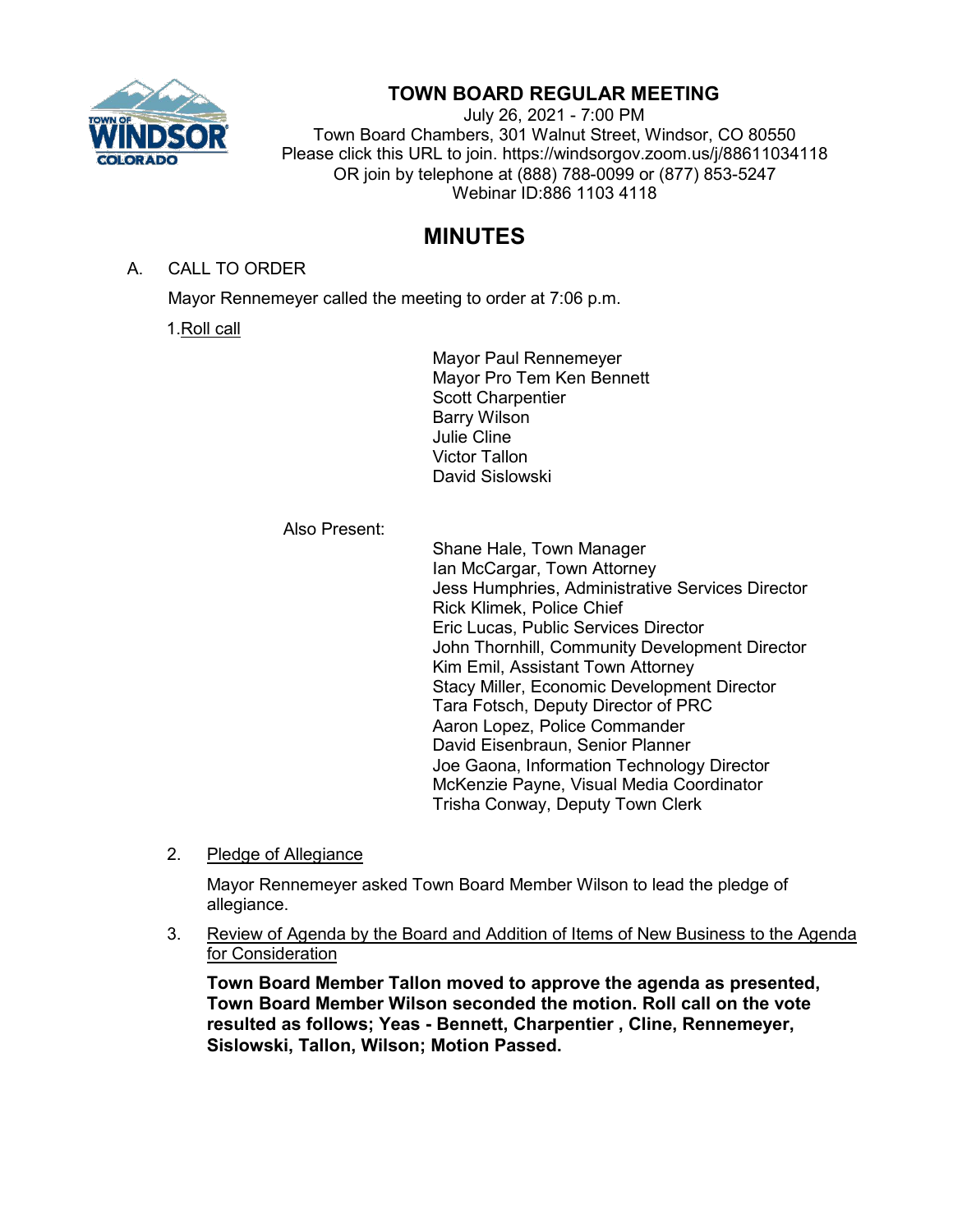- 4. Police Awards
	- Presentation of awards for Police R. Klimek, Police Chief Present awards to staff for events that have taken place. There are a number of 2020 accomplishments that will be acknowledged. Several interactions that took place in the recent past will also acknowledge the fine work performed by **Officers**

#### 5. Board Liaison Reports

• Town Board Member Charpentier - Chamber of Commerce, Clearview Library Board

Town Board Member Charpentier reported that the Clearview Library Board has no update to provide as they have not met since the last provided update.

Town Board Member Charpentier reported that the Chamber is averaging three to four events per week right now with new businesses opening up. The Chamber is working on budgeting and events including the Wine Walk.

• Town Board Member Wilson - Planning Commission, Larimer County Behavioral Health Policy Council

Town Board Member Wilson reported that there is no update to provide with the Planning Commission at this time.

Town Board Member Wilson reported that the Larimer County Behavioral Health Policy Council will meet next week and will provide an update at the next meeting.

• Mayor Pro Tem Bennett – Water and Sewer Board, 34, and I-25 Coalition's

Mayor Pro Tem Bennett reported that there have been no recent meetings so no updates on any boards at this time.

• Town Board Member Cline – Tree Board, Poudre River Trail Corridor Authority, Historic Preservation Commission

Town Board Member Cline reported that the Tree Board's July meeting was cancelled so there is no report.

Town Board Member Cline reported that the Historic Preservation Commission met on July 14th and approved two alteration certificates, one for the Dickey Farmhouse and the other for the Halfway house. They have had someone put together a review on what needed to be updated and ready for those places. They discussed looking into the Poudre Valley Cemetery as a possible historic designation. The cemetery is on private property and partly owned by Martin Lind. There was discussion about revising the Downtown Tour to include a QR code linking historical information on the Poudre River trail.

Town Board Member Cline reported that the Poudre River Trail Corridor Authority has not met but have locked down the date for the Party on the Poudre for September 16th at the Poudre Learning Center from 5:30 to 7:00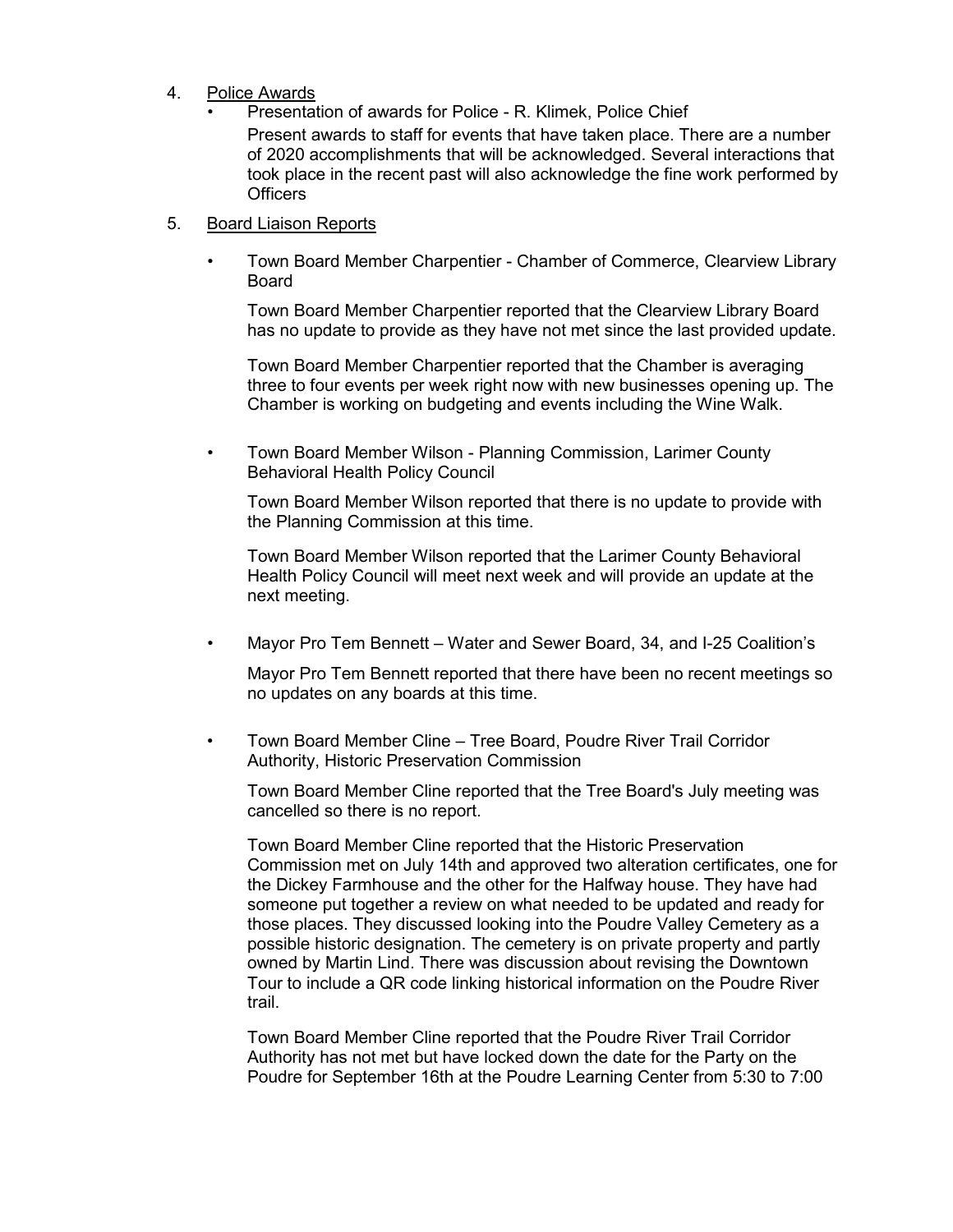p.m. The Poudre Trail placed an ad in the Chambers map that they are having produced which will have a QR code to lead the public to the Poudre Trail.

• Town Board Member Tallon - Parks, Recreation and Culture Advisory Board, Great Western Trail Authority

Town Board Member Tallon reported that there are no updates to provide for either board as neither have met since the last update.

• Town Board Member Sislowski - Windsor Housing Authority, Windsor Severance Fire District

Town Board Member Sislowski reported that the Fire District has not met since the last meeting so no update at this time.

Town Board Member Sislowski reported that the Housing Authority met on July 20<sup>th</sup> where there was discussion regarding a resident who had a water leak and caused significant damage in the kitchen area and had to do some repairs that cost around \$11,000.00. While completing repairs, the Authority learned that there was asbestos in the kitchen area. There are seventy-two units in the Century III development and now know they have asbestos which could complicate future remodeling efforts. There are several delinquencies mostly due to COVID and main discussion has been what route to take when the eviction moratorium lifts in August of this year.

• Mayor Rennemeyer - Downtown Development Authority, North Front Range MPO

Mayor Rennemeyer reported that there is not an update from the North Front Range MPO as they have not met since the last provided update.

Mayor Rennemeyer reported that the Downtown Development Authority met and the big news is that the cost of the project for the parking lot at 512 Ash Street has come in higher than expected due to the standards of which the parking lot. It was decided that until there is firm direction from Tribe on the DDA backlots, the Authority made the decision to hold off on the project.

#### 6. Public Invited to be Heard

Mayor Rennemeyer opened the meeting up for public comment.

Joe Plumber of 1105 3rd Street, Windsor, CO 80550 addressed the Board regarding a complaint regarding not receiving a response to an email submitted to Staff regarding a complaint on a damaged sign in the main corridor in Windsor.

#### B. CONSENT CALENDAR

- 1. Minutes of the July 12, 2021 Town Board Regular Meeting K. Frawley, Town Clerk
- 2. Minutes of the July 15, 2021 Town Board Special Meeting K. Frawley, Town Clerk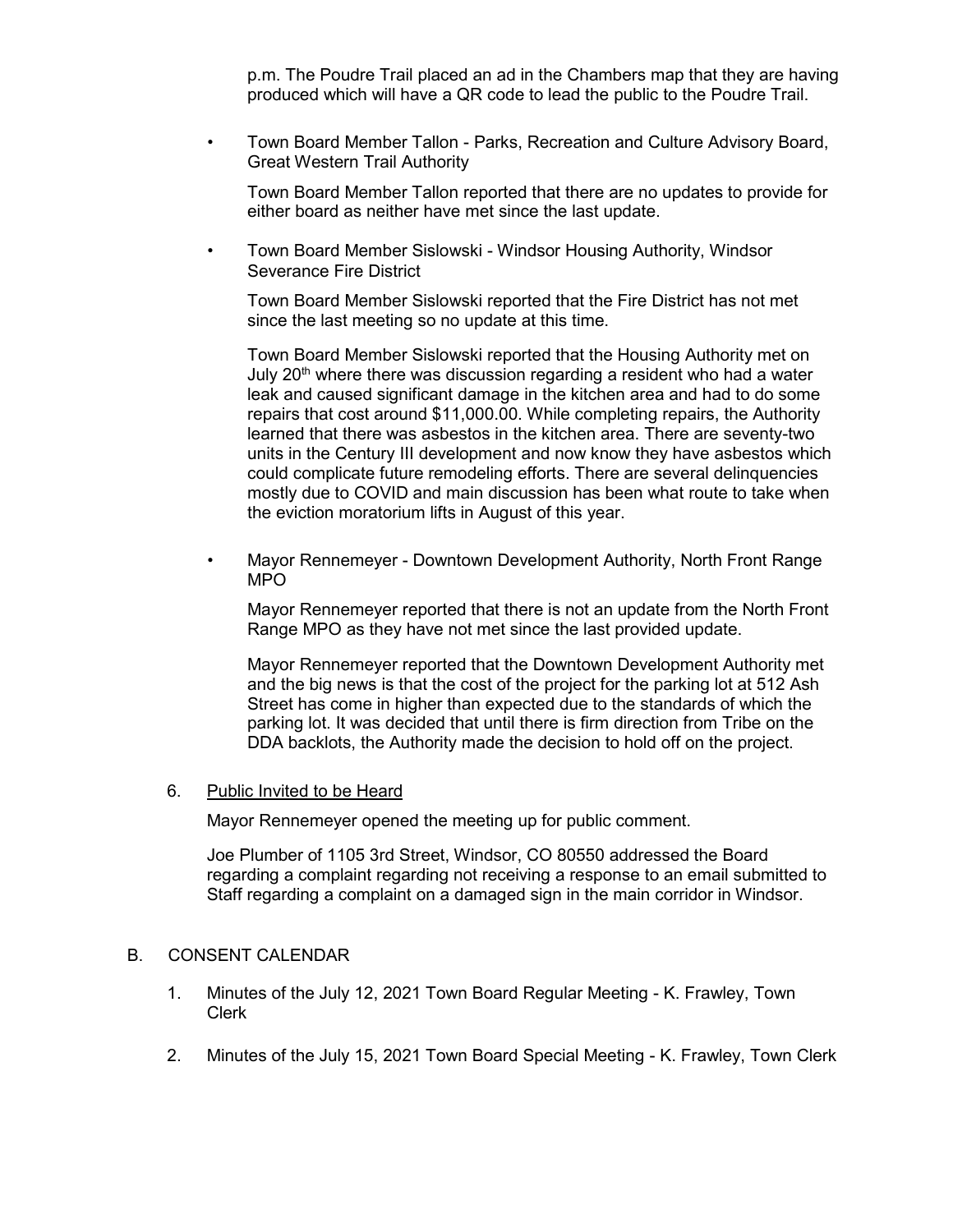3. Resolution No. 2021-46 - A Resolution Reappointing Carolyn R. Steffl of Dietze & Davis P.C. to Serve as Special District Counsel in Accordance with Section 9.1.G of the Town of Windsor Home Rule Charter - Ian D. McCargar, Town Attorney Carolyn Steffl, our special district Special Counsel is joining the law firm of Dietze and Davis on August 1, which requires us to enter into new terms of representation with the firm. The formal process is a Town Board Resolution reappointing Ms. Steffl as a member of the new firm, and approving the engagement letter attached.

I have attached some background information for Ms. Steffl and Dietze & Davis for reference. Ms. Steffl will not be attending the meeting, but we expect she will be appearing before Town Board over the coming months on some general matters and a pending service plan amendment.

**Town Board Member Charpentier moved to approve the consent calendar as presented, Town Board Member Tallon seconded the motion. Roll call on the vote resulted as follows; Yeas - Bennett, Charpentier , Cline, Rennemeyer, Sislowski, Tallon, Wilson; Motion Passed.**

## C. BOARD ACTION

1. Resolution 2021-41 - A Resolution Approving the Incentive Agreement for Woodward – Stacy Miller, Director of Economic Development Economic Development staff began meeting with representatives from Woodard about an expansion at Southgate in Windsor in late 2019. The company is looking to relocate their engineering and product development divisions to the recently acquired 753 Champion Drive. The company already owns the building at 871 Champion Drive located to the west of this building. Their property in Loveland was no longer viable to operate those divisions.

This request is for phase 1 (A&B) of three total phases they have envisioned for their Windsor campus.

Per Ms. Miller, staff is requesting approval of Resolution No. 2021-41 incentive agreement for fee reimbursements of the business expansion at 753 Champion Drive for their engineering and product development divisions.

Discussion ensued between the Board and staff.

**Mayor Pro Tem Bennett moved to approve Resolution No. 2021-41, Town Board Member Wilson seconded the motion. Roll call on the vote resulted as follows; Yeas - Bennett, Charpentier , Cline, Rennemeyer, Sislowski, Tallon, Wilson; Motion Passed.**

2. Resolution 2021-42 - A Resolution Initiating Annexation Proceedings for Smith Farm Annexation to the Town of Windsor, Colorado - D. Eisenbraun, Senior Planner; K. Emil, Assistant Town Attorney The applicant Mr. Martin Lind, represented by Mr. John Meyers, has submitted a petition to annex approximately 114 acres to the Town of Windsor as Residential Mixed Use (RMU) zoned property. The property is located south of the Raindance Subdivision and is identified on the Comprehensive Plan Land Use map as high density estate residential.

In accordance with the Windsor Municipal Code and the Municipal Annexation Act of 1965, this resolution is required in order to initiate annexation proceedings.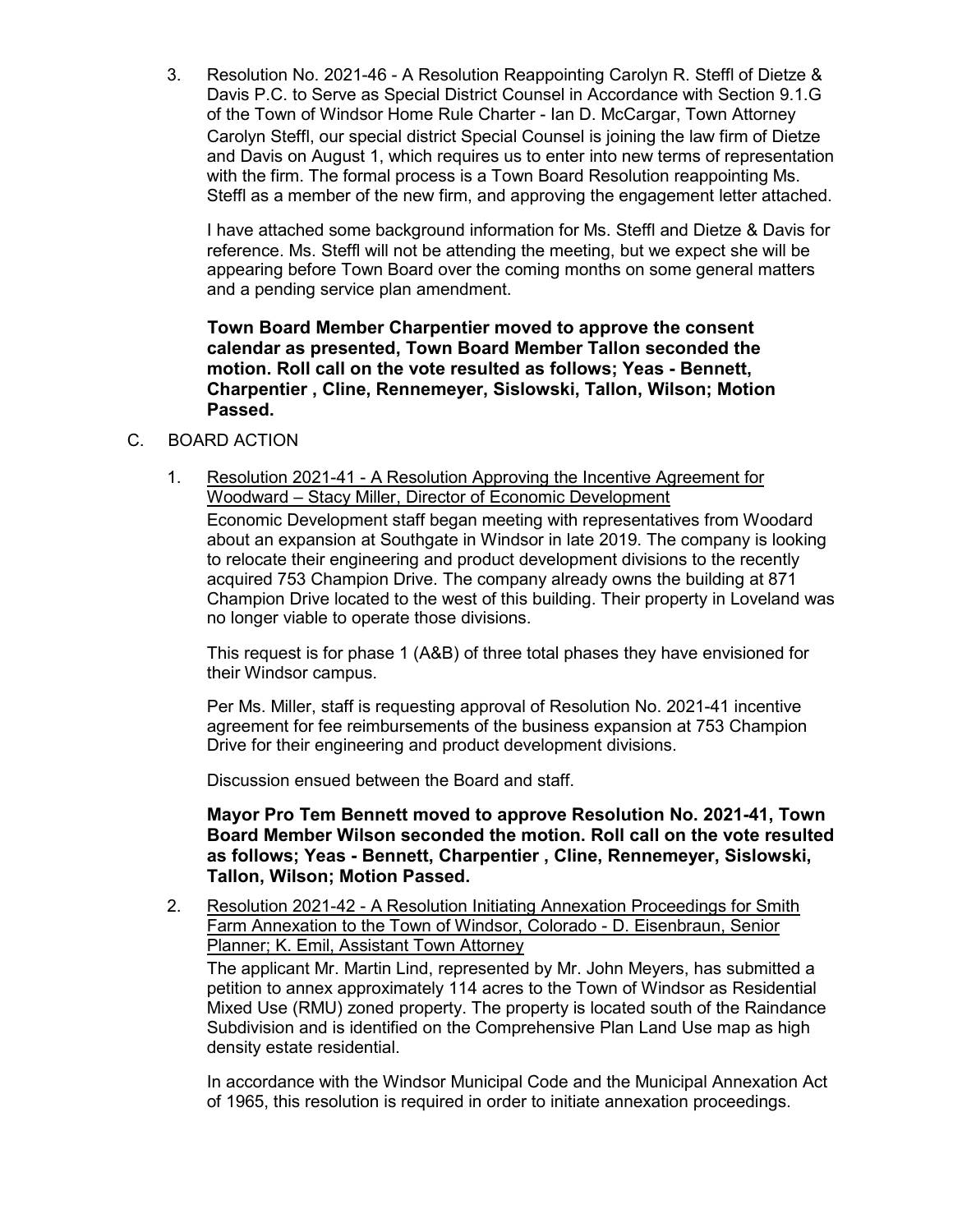Additional Town Board meetings setting public hearing dates and conducting public hearings will be required as a part of the annexation. A neighborhood meeting will also be required, which will include notification to property owners within 500 feet.

Should this resolution to initiate annexation proceedings be approved the applications for a Master Plan and zoning, submitted with the annexation, will be reviewed concurrently with the annexation.

Discussion between the Board and staff ensued.

**Town Board Member Tallon moved to approve Resolution No. 2021-42 as presented, Town Board Member Sislowski seconded the motion. Roll call on the vote resulted as follows; Yeas - Bennett, Charpentier , Cline, Rennemeyer, Sislowski, Tallon, Wilson; Motion Passed.**

3. Resolution No. 2021-43 - A Resolution Authorizing Changes of Street Names for Four Roads in the Raindance Subdivision, 15th Filing - D. Eisenbraun, Senior **Planner** 

The Raindance Subdivision 15th Filing was approved April 12, 2021. It was subsequently discovered that four of the street names on the approved subdivision plat were not in compliance with the LETA Street Naming agreement or used as a duplicate, resulting in conflict with the street naming protocol adopted under an Intergovernmental Agreement with Larimer County and other municipalities. The street has not yet been constructed so the name change will have limited impact.

Per the attached resolution: North/ South Winter Glow Drive is changing to: Windfall Drive; East/ West Winter Glow Drive is changing to: Fire Glow Drive; Frost Drive is changing to: Crystalline Drive; Cloud 9 Drive is changing to: Hoedown Drive.

**Town Board Member Tallon moved to approve Resolution No. 2021-43 as presented, Town Board Member Wilson seconded the motion. Roll call on the vote resulted as follows; Yeas - Bennett, Charpentier , Cline, Rennemeyer, Sislowski, Tallon, Wilson; Motion Passed.**

4. Resolution No. 2021-44 - A Resolution Setting Hearings for the Weld County Road 13 (WCR 13) Annexation - C. Malone, Chief Planner / K. Emil, Assistant Town **Attorney** 

On May 10, 2021, the Town Board accepted the petition for annexation, initiating annexation proceedings, for a portion of Weld County 13 (WCR 13) bordering the west half of Larimer County Road 1 (LCR 1), adjacent to the Kyger Reservoir property. The purpose of this resolution is to set the annexation hearings, in accordance with the Town's Municipal Code and Colorado Municipal Annexation Act of 1965.

The Town of Windsor annexed the Kyger property that borders State Highway 392 and Colorado Boulevard otherwise known as Larimer County Road 1 ("LCR1")/ Weld County Road 13 ("WCR 13"). The roadway/right-of-way is the subject of this annexation. The Town of Windsor owns the west half of the roadway (LCR 1), which is currently within unincorporated Larimer County. Weld County also has filed a Petition to Annex the east half of the roadway (WCR 13) to the Town.

The subject annexation is Part 2 of a "serial annexation". Part 1 includes the west half of the county line road that borders the Kyger property between Highway 392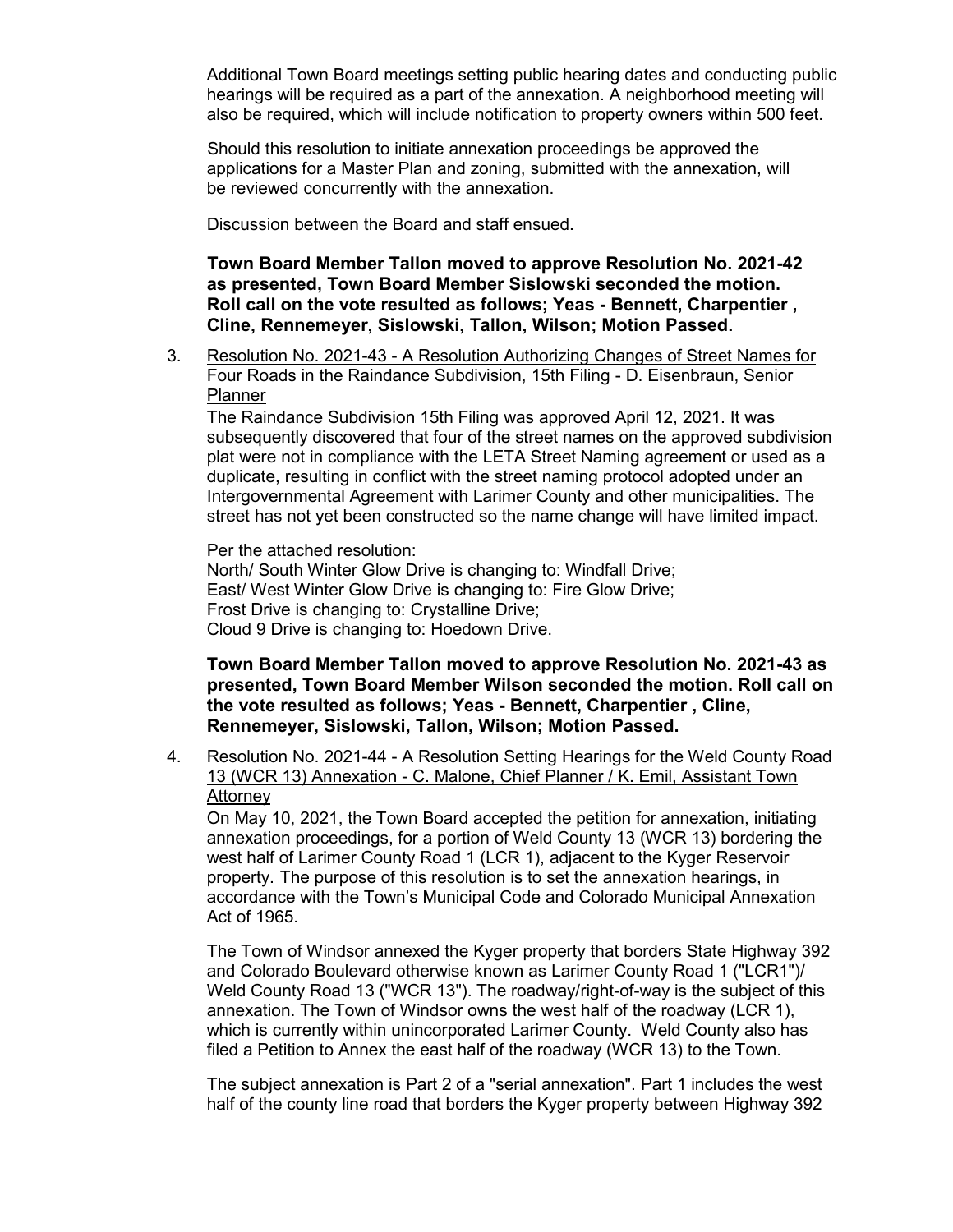and Jacoby Road, which is currently unincorporated Larimer County. Part 2 of the "serial annexation" is the east half of the count line road, situated in unincorporated Weld County. Once both of these annexations occur, the entire county line road from Highway 392 to Jacoby Road, bordering the Kyger property will be in the Town of Windsor Corporate Limits.

CRS 31-12-105(f) states that if a jurisdiction is annexing a portion of a street or alley, the entire width of the roadway must be annexed. Thus, the two annexations must proceed in the order presented, in order to meet the contiguity requirements in CRS 31-12-104 (1)(a), which allows the annexations to be completed simultaneously and considered together for the purposes of the public hearing requirements in sections 31-12-108 and 31-12-109. The following hearing dates are proposed for the annexation:

- September 13, 2021 Town Board Public Hearing and
- First Reading September 27, 2021 Town Board Second
- Reading

**Town Board Member Wilson moved to approve Resolution No. 2021-44 as presented, Town Board Member Sislowski seconded the motion. Roll call on the vote resulted as follows; Yeas - Bennett, Charpentier , Cline, Rennemeyer, Sislowski, Tallon, Wilson; Motion Passed.**

5. Resolution No. 2021-45 - A Resolution Setting Hearings for the Larimer County Road 1 (LCR 1) Annexation - C. Malone, Chief Planner / K. Emil, Assistant Town Attorney

On May 10, 2021, the Town Board accepted the petition for annexation, initiating annexation proceedings, for a portion of Larimer County Road 1 (LCR 1) bordering the Kyger Reservoir property. The purpose of this resolution is to set the annexation hearings, in accordance with the Town's Municipal Code and Colorado Municipal Annexation Act of 1965.

The Town of Windsor annexed the Kyger property that borders State Highway 392 and Colorado Boulevard otherwise known as Larimer County Road 1 ("LCR1")/ Weld County Road 13 ("WCR13"). The roadway/right-of-way is the subject of this annexation. The Town of Windsor owns the west half of the roadway (LCR 1), which is currently within unincorporated Larimer County. Weld County also has filed a Petition to Annex the east half of the roadway (WCR 13) to the Town and the Town Board also accepted the petition for this annexation on May 10, 2021.

This is Part 1 of a "serial annexation" where the Town is annexing the west half of the county line road that borders the Kyger property between Highway 392 and Jacoby Road, which is currently unincorporated Larimer County. Part 2 of the "serial annexation" is the east half of the count line road, situated in unincorporated Weld County. Once both of these annexations occur, the entire county line road from Highway 392 to Jacoby Road, bordering the Kyger property will be in the Town of Windsor Corporate Limits.

CRS 31-12-105(f) states that if a jurisdiction is annexing a portion of a street or alley, the entire width of the roadway must be annexed. Thus, the two annexations must proceed in the order presented, in order to meet the contiguity requirements in CRS 31-12-104 (1)(a), which allows the annexations to be completed simultaneously and considered together for the purposes of the public hearing requirements in sections 31-12-108 and 31-12-109.

The following hearing dates are proposed for the annexation: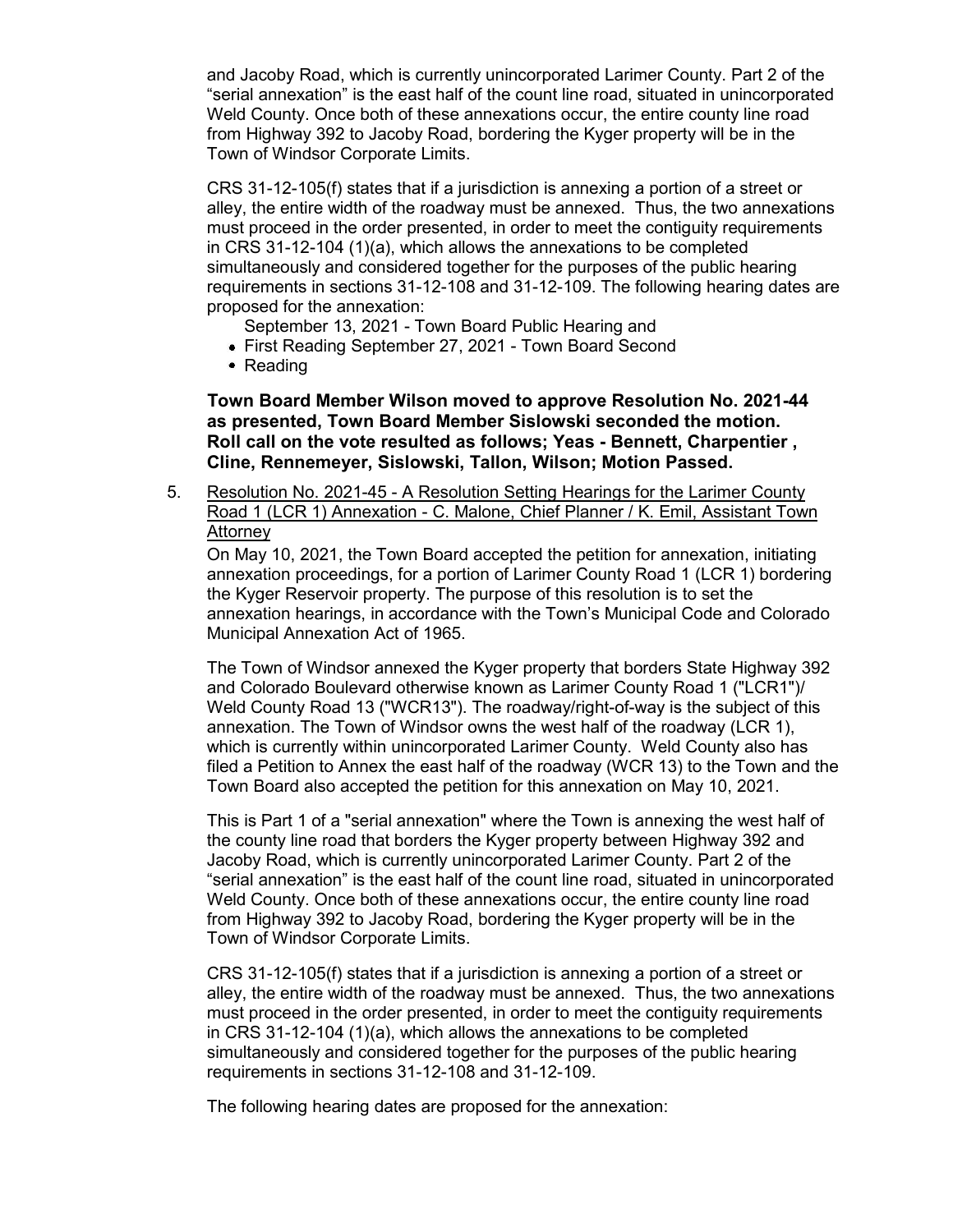- September 13, 2021 Town Board Public Hearing and First Reading
- September 27, 2021 Town Board Second Reading

**Town Board Member Wilson moved to approve Resolution No. 2021-45 as presented, Town Board Member Sislowski seconded the motion. Roll call on the vote resulted as follows; Yeas - Bennett, Charpentier , Cline, Rennemeyer, Sislowski, Tallon, Wilson; Motion Passed.**

#### D. COMMUNICATIONS

1. Communications from Town Attorney

Per Mr. McCargar, reminder there will be executive sessions this evening.

- 2. Communications from Town Staff
	- a. Windsor Police Department June 2021 Statistical Report
- 3. Communications from Town Manager

Per Mr. Hale, no communications.

4. Communications from Town Board

Mayor Rennemeyer reminded the public about the upcoming Wine Walk hosted by the Chamber on Friday night from 6:00 to 9:00 p.m.

### E. EXECUTIVE SESSION

- 1. An executive session pursuant to Colorado Revised Statutes § 24-6-402 (4)(e)(I) for the purpose of determining positions relative to matters that may be subject to negotiations; developing strategy for negotiations; and instructing negotiators with respect to municipal broadband.
- 2. An executive session pursuant to Colorado Revised Statutes § 24-6-402 (4)(e)(I) for the purpose of determining positions relative to matters that may be subject to negotiations; developing strategy for negotiations; and instructing negotiators with respect to acquisition of real property and water rights.

**Town Board Member Sislowski moved to enter into an Executive Session pursuant to Colorado Revised Statutes 24-6-402(4)(b) for the purpose of determining positions relative to matters that may be subject to negotiations; developing strategy for negotiations; and instructing negotiators with respect to municipal broadband, and enter into an Executive Session pursuant to Colorado Revised Statutes 24-6- 402(4)(e) for the purpose of determining positions relative to matters that may be subject to negotiations; developing strategy for negotiations; and instructing negotiators with respect to acquisition of real property and water rights., Town Board Member Tallon seconded the motion. Roll call on the vote resulted as follows; Yeas - Bennett, Charpentier , Cline, Rennemeyer, Sislowski, Tallon, Wilson; Motion Passed.**

Upon a motion duly made, the Town Board entered into an Executive Session at 8:06 p.m.